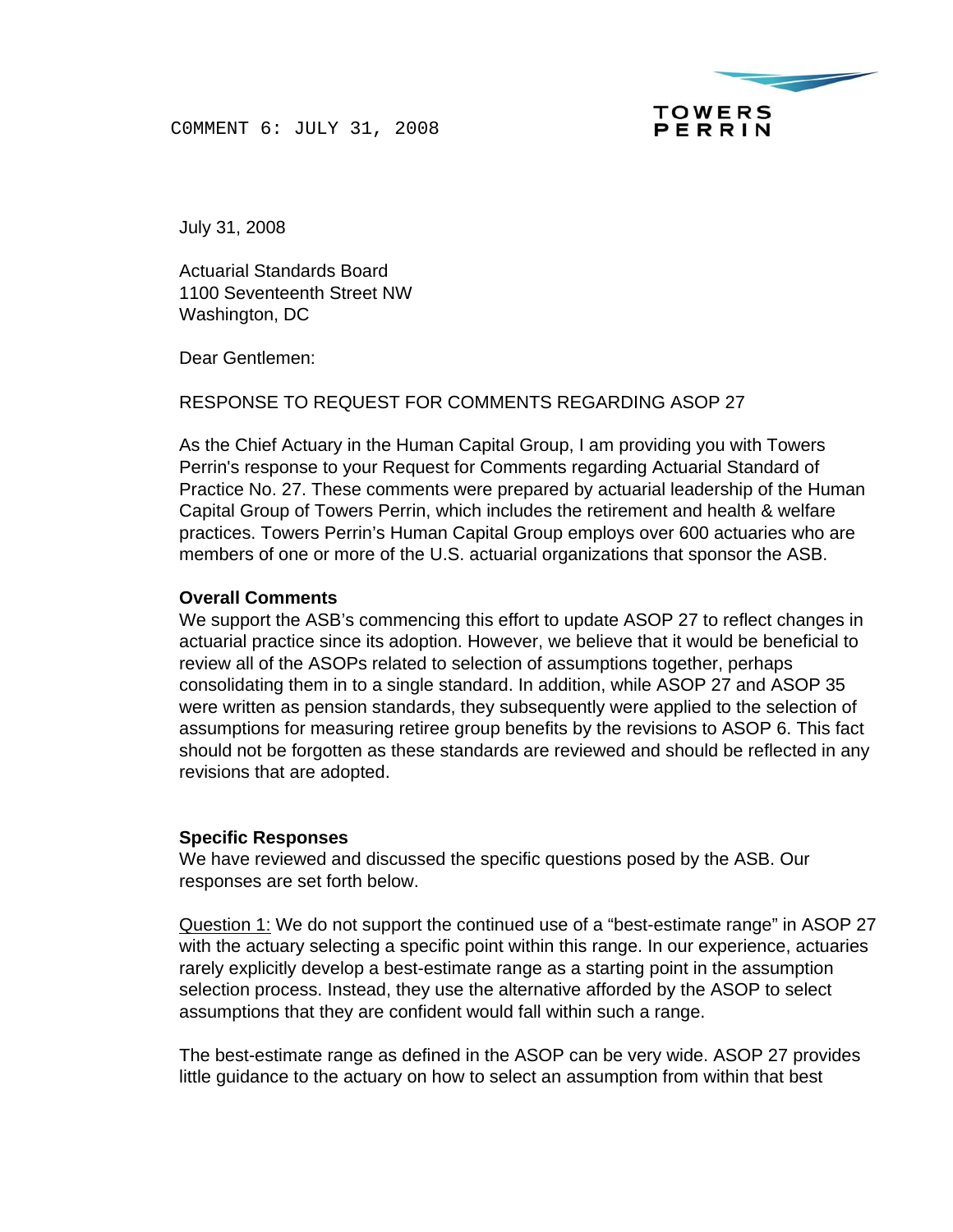

estimate range. Since the range can be very large, an actuary is free to choose an assumption that he may feel is not truly his "best estimate" and yet still refer to it as a best estimate assumption selected in accordance with ASOP 27.

There are also many circumstances under which the purpose of the measurement may require use of an assumption outside of the defined "best-estimate range" or that is not the actuary's best estimate, such as when evaluating the impact of or probability of adverse outcomes. Plan sponsors have increasingly engaged actuaries to perform risk identification and mitigation projects that include these calculations.

As described in more detail in our response to Question 2, we believe that the ASOP 35 concept of selecting appropriate, reasonable assumptions from an assumption universe is a more appropriate standard of practice.

Question 2: The concept of an assumption universe from which the actuary selects an appropriate, reasonable assumption should be applied to the selection of economic assumptions. While it could be argued that economic assumptions might lend themselves to a more data-driven approach to selection, we strongly prefer a standard that relies on the actuary's judgment to select the appropriate assumption. We urge the ASB to consider a standard that states that the actuary should select a reasonable assumption that is appropriate for the purpose of the measurement. In some situations this will be the "expected" value of the assumption; in other cases it may be an assumption that is significantly higher or lower than the expected value. We believe that a standard of practice on assumption-setting built along these lines could define the types of assumptions and also address factors to consider in developing an assumption universe, selecting an assumption appropriate for the purpose of the measurement (perhaps by example, such as selecting the expected value of the assumption when the purpose of the measurement is to provide the actuary's best expectation), and examining consistency of related assumptions.

Question 3: Changing the basis for selecting economic assumptions from "a point within the best-estimate range" to "a value that is reasonable and appropriate for the measurement" avoids the deviation issue. The actuary becomes responsible for determining what sort of assumption is appropriate and should be charged with documenting that decision. If the ASB retains the "best-estimate range" concept, then the ASOP should clearly allow for either (a) assumptions outside of the range if they are more appropriate to the purpose of the measurement (such as stress testing) or (b) defining the "best-estimate range" to be dependent on the purpose of the measurement and not necessarily the smallest band within which it is more probable than not that the actual value will fall.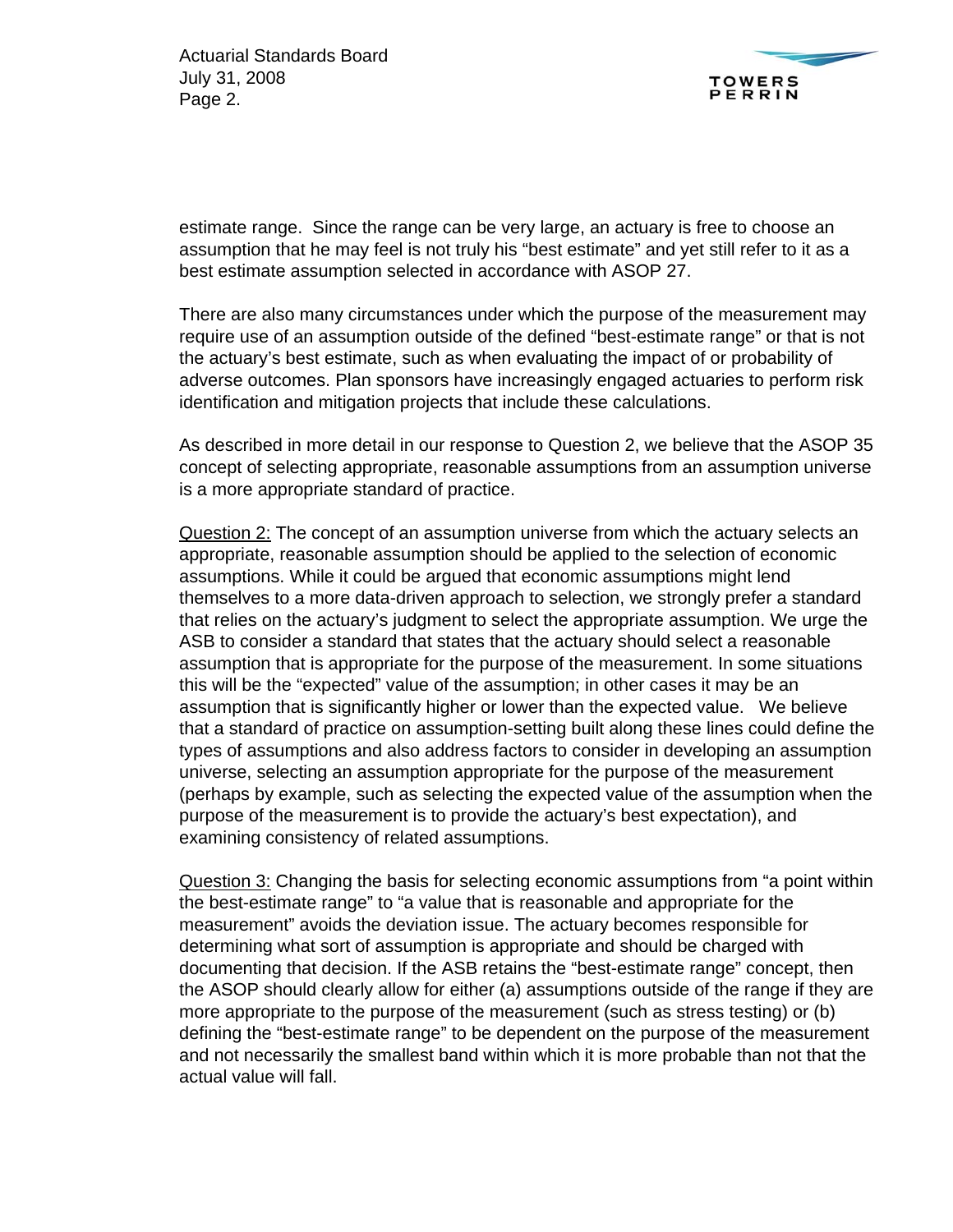

Question 4: It would be appropriate to include the asset valuation or smoothing method in the list of factors the actuary should consider when selecting the investment return assumption. However, because the role of the asset valuation or smoothing method in the selection of assumptions will vary based on the purpose of the measurement, we would not support a stronger statement (such as requiring that the difference between actual asset values and smoothed asset values be an input to the actuary's selection of an investment return assumption).

Question 5: The statement in paragraph 3.6 that "Generally, the appropriate discount rate is the same as the investment return assumption" is no longer appropriate. The two are often determined separately. This statement should be removed. On the other hand, we do not believe that it would be appropriate to provide guidance that the discount rate could not reflect the returns on assets invested to support the liabilities. Instead, we believe the standard of practice should make clear that the selection of the discount rate depends on the purpose of the measurement.

In addition, the description of the method for selecting the appropriate assumption should contain a statement that the actuary should consider whether and how the optionality of embedded minimums and maximums affects the assumptions. For example, consider a variable cash balance crediting rate that has a minimum of 4%. A valuation that uses only best estimate assumptions may not assign a value to this option if the economic variable referenced by the crediting rate is expected to exceed 4%. Explicitly utilizing option-pricing techniques may be appropriate in many circumstances. It may also be appropriate to implicitly estimate the effect by using a higher crediting rate assumption. ASOP 27 should allow both of these practices.

Question 6: Financial economics is an important viewpoint that the actuary should consider. ASOP 27, in our view, has always allowed the actuary to reflect this view in the selection of assumptions. Striking the sentence in paragraph 3.6 referred to in our comments concerning Question 5 would make this clearer. The need to accommodate a financial economics point of view reinforces that the standard should allow the actuary to exercise judgment when selecting assumptions in a manner consistent with the purpose of a specific measurement. For example, it may be appropriate to apply a more traditional perspective in one situation while applying classical financial theory in another. The actuary should be familiar with a broad body of knowledge and must be empowered to employ the technique most suitable to each specific situation.

Question 7: We do not see the need for a new section or standard containing additional guidance for the selection of economic assumptions for purposes other than measuring pension obligations. As long as the standard allows the actuary to select assumptions in a manner consistent with the purpose of the measurement and does not restrict the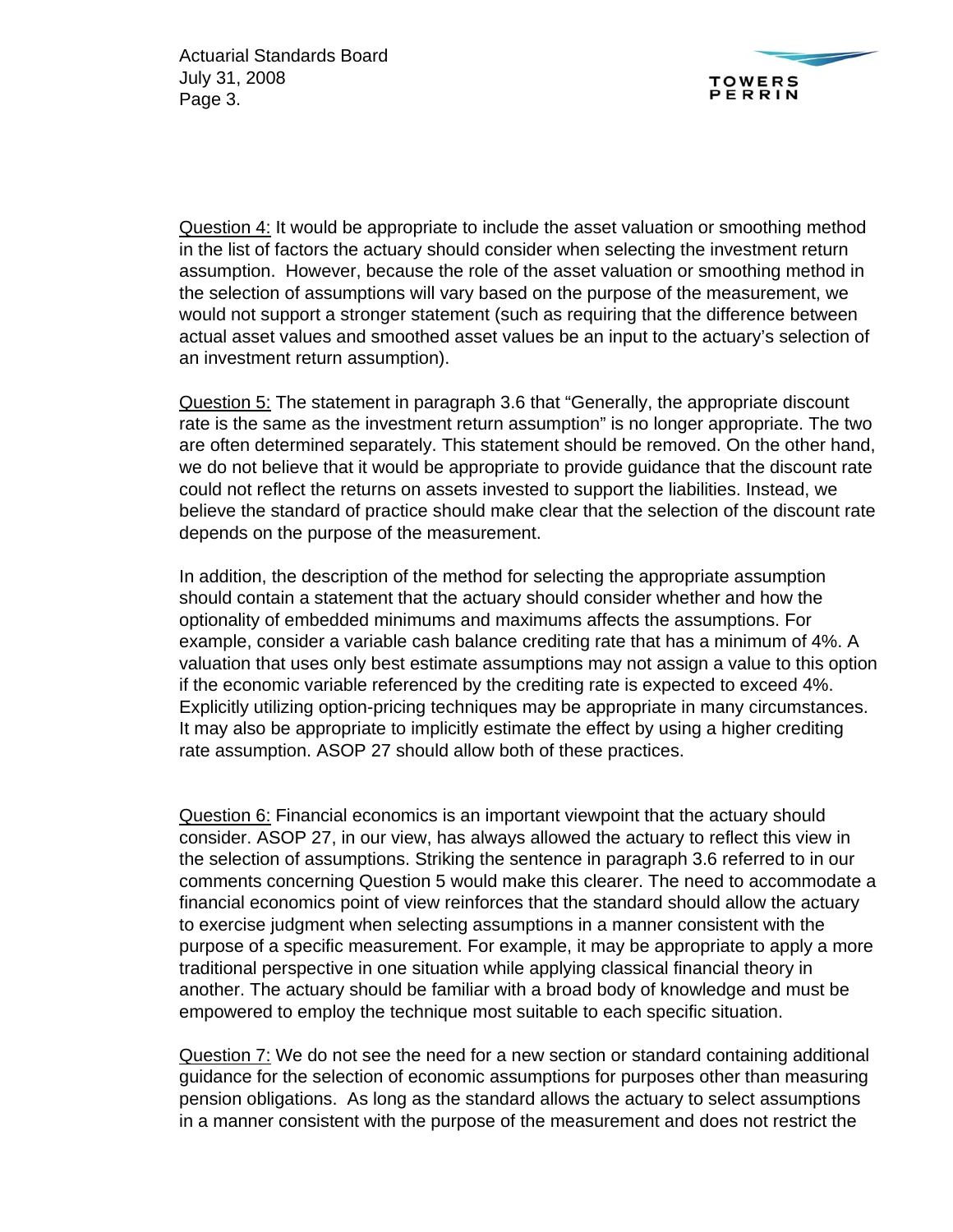

actuary to "best estimate" type assumptions for all measurements, no separate section or standard should be necessary. Naturally, it may be helpful for the standard to use examples of measurement purposes such as analysis of pension risk to illustrate why the actuary needs to consider the purpose of the measurement when selecting assumptions.

Question 8: We do not believe any additional disclosure is required. However, the current language should make it clear that required disclosure is restricted to significant assumptions.

Question 9: Our only other area of concern with ASOP 27 (and this also applies to ASOP 35) is that it is written for pension obligations but also used for retiree group obligations. This fact should be recognized in the standard, perhaps by changing the name to Selection of Economic Assumptions for Measuring Benefit Obligations and by modifying the wording throughout to reflect its application to both pension and retiree group benefits.

Question 10: At a minimum, the ASB should consider reviewing ASOPS 27 and 35 together to ensure that they are consistent. We would prefer for the ASB to combine them into a single standard because we think the same fundamental approach should be used to selecting both types of assumptions.

\* \* \* \* \*

Thank you for this opportunity to assist the ASB as it considers how to update ASOPs 27 and 35. Please contact me if you have any questions or would like to discuss our comments.

Sincerely,

Addel

Michael A. Archer, FSA, MAAA, EA Chief Actuary (973) 331-3562 michael.archer@towersperrin.com

Cc: Bill Falk, H&W/Chicago Jim Glick, Retirement/Minneapolis